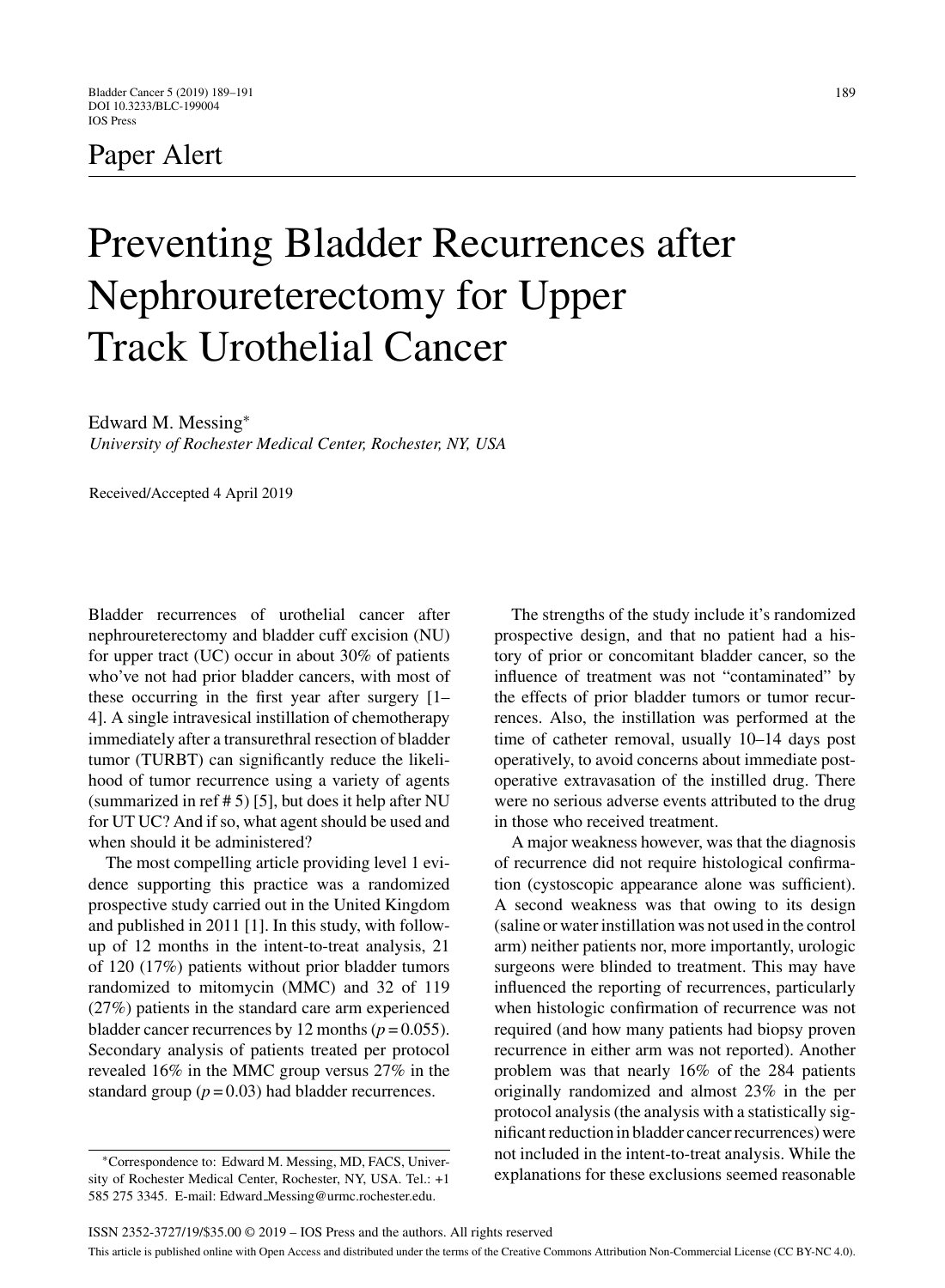(e.g. from not having UT UC at surgery - since a biopsy before NU wasn't required, to dying postoperatively or during the follow-up), and reflect real life issues, it still detracts from both analyses. Furthermore, if one of the benefits of immediate post TURBT intravesical instillation therapy had been hypothesized to be killing floating tumor cells and preventing their implantation, [4, 5] whether this was still occurring two weeks after NU is uncertain.

In a separate multi-institutional randomized phase 2 study from Japan, 30 mg Pirarubicin (THP) in 30 ml saline held for 30 minutes, was instilled within 48 hours after NU (vs no instillation) in patients with no prior or concomitant history of bladder cancer. Ito, et al reported that 16.9% of 36 patients receiving THP had bladder recurrences at 12 and 24 months of follow-up, while 31.8% and 42.2% of 36 patients receiving no instillation had recurrence by 12 months and 24 months, respectively  $(p=0.025)$  [6]. In a multivariate analysis of demographic, tumor and surgical characteristics, only receiving THP or having open (as opposed to laparoscopic) surgery, predicted significantly fewer bladder cancer recurrences. THP instillations were well tolerated.

This study had less than one-third the number of subjects in O'Brien et al's study [1] and also was not a double blind, placebo controlled trial. However, it required histological confirmation of bladder cancer recurrences, reducing some of the potential biases in O'Brien et al's trial [1].

These are only the only randomized prospective trials in this area. Most other studies are decades long, non-randomized single institution reports [3, 7] and in the largest, treatment consisted of courses of 6 or more intravesical instillations of chemotherapy starting two weeks after surgery. MMC, epirubicin and THP have been used in these studies without differences in efficacy for one agent or the other.

If the rationale for withholding postoperative instillation for 10–14 days (chosen to avoid complications) could be questioned in terms of mode of action, both Noennig [3] and Moriarty [2] and their respective coworkers have utilized intraoperative administration with complete safety (although only one of these studies reported efficacy) [3]. The medications, usually MMC (but Moriarty, et al [2] also used Doxirubicin) were instilled in the same concentrations and volumes utilized for standard post TURBT intravesical instillations, during NU (minimally invasive or open) for 45–60 minutes. Instilled drug was drained out and the bladder irrigated with 100 mL saline before the bladder cuff was taken. In Noennig, et al's [3] non-randomized series, patients receiving an intraoperative MMC instillation had (non-significantly) fewer recurrences at a year than those who received it on post-operative days  $1-3$  ( $p=0.09$ ), although the benefits seemed more in delaying time to recurrence than in preventing overall recurrences [3]. Instillations at both timepoints (intraoperative vs postoperative day 1–3) were tolerated well.

Besides its non-randomized design, making the results of this series even more difficult to interpret was that over 33% of patients had histories of prior bladder tumors, and over half of those had previously received intravesical therapies. The specifics of these details and their impacts on bladder tumor recurrence were not reported. An additional question is that if one clips or blocks the ureter below the suspected tumor, [2] why would an intraoperative chemotherapy instillation be more beneficial than one given 1–3 days later? It is possible that in the case of multifocal cancer, or carcinoma-in-situ, particularly below the site of ureteral occlusion, tumor cells could move downstream with ureteral manipulation before tumor removal, but location of UTUCs and their impact on bladder tumor recurrences was not reported by Noennig, et al. [3].

In summary, while the majority of studies show a benefit in preventing UC recurrences in the bladder for an immediate (or soon after surgery) intravesical instillation of chemotherapy after (or during) NU for UT UC, only half of respondents to a survey of members of the Society of Urologic Oncology said that they use this treatment [8]. All published studies report safety of the instillation, but except for the randomized studies, in how many patients instillation was withheld is uncertain. Many questions, including best agents, when they should be instilled, and the magnitude of effect are uncertain/variably reported. The rarity of this condition makes meaningful single institution studies of limited value and begs for well-designed, randomized, prospective multiinstitutional/cooperative group trials to address these questions.

#### **ACKNOWLEDGMENTS**

The authors have no acknowledgments.

#### **FUNDING**

The authors report no funding.